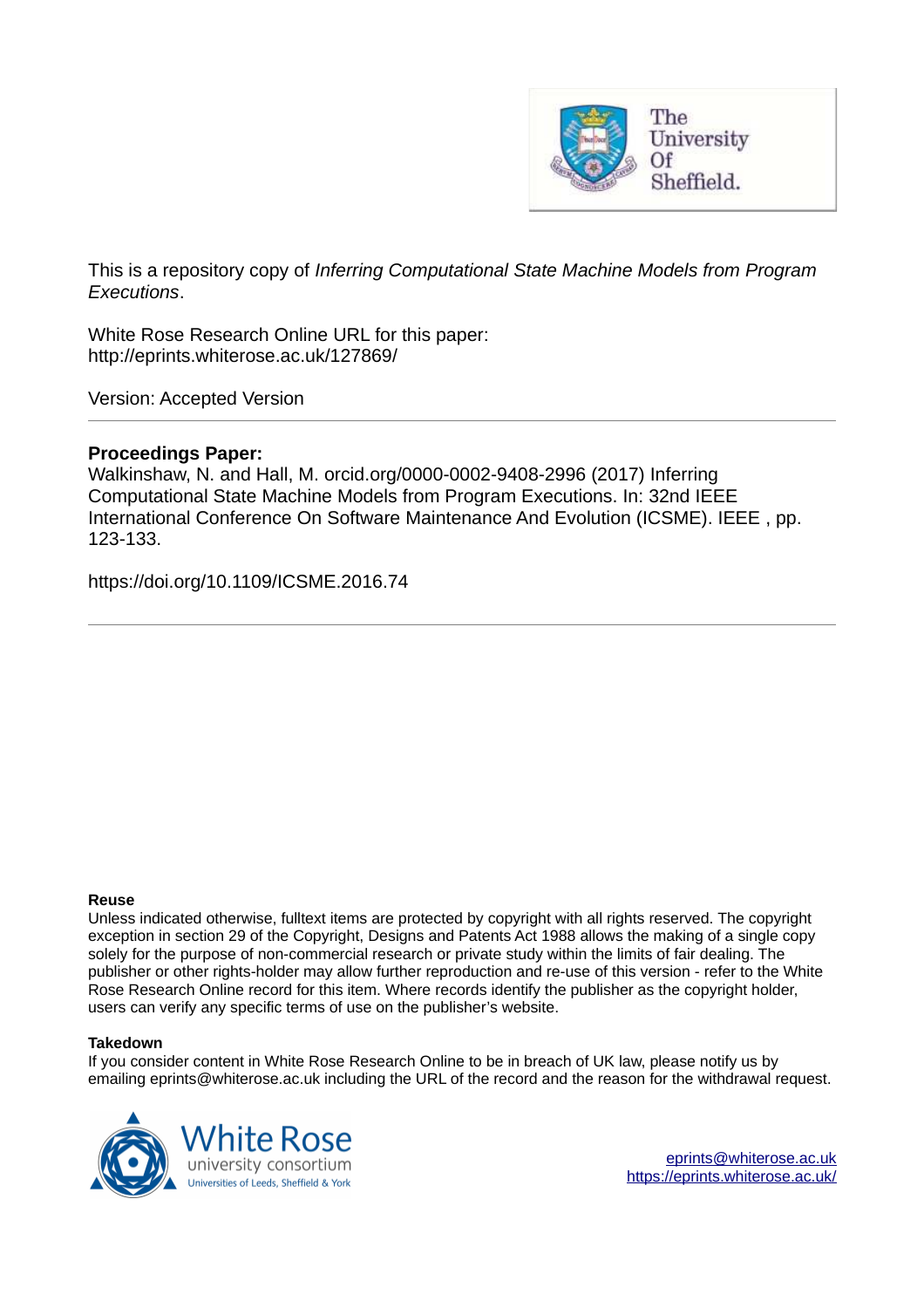# Inferring Computational State Machine Models from Program Executions

Neil Walkinshaw Department of Computer Science The University of Leicester, UK Email: n.walkinshaw@le.ac.uk

*Abstract*—The challenge of inferring state machines from log data or execution traces is well-established, and has led to the development of several powerful techniques. Current approaches tend to focus on the inference of conventional finite state machines or, in few cases, state machines with guards. However, these machines are ultimately only partial, because they fail to model how any underlying variables are computed during the course of an execution; they are not *computational*. In this paper we introduce a technique based upon Genetic Programming to infer these data transformation functions, which in turn render inferred automata fully computational. Instead of merely determining whether or not a sequence is possible, they can be simulated, and be used to compute the variable values throughout the course of an execution. We demonstrate the approach by using a Cross-Validation study to reverse-engineer complete (computational) EFSMs from traces of established implementations.

#### I. INTRODUCTION

Reverse-engineered models that accurately capture the behaviour of a software system are useful for a broad range of software maintenance, validation, and verification tasks. State machine inference, which is the subject of this paper, has been recently used to expose security vulnerabilities in Android apps via UI analysis [1], [2], to provide API usage models of black-box software components [3], to infer requirements from user scenarios [4], and to devise new tests for network protocols [5].

State machine inference is a well-established activity, – numerous approaches have been proposed since Bierman and Feldmann's seminal *k*-tails paper [6]. Such approaches have traditionally been concerned with the inference of conventional Finite State Machines from traces [7], [8], [9], [10], [11], [12], [13]. Recently, however, several attempts have been made to infer *Extended* Finite State Machines (EFSMs [14]). EFSMs capture the possible sequencing of events that can occur in a system (e.g. inputs or method calls) , along with the corresponding conditions on and changes to the underlying data state<sup>1</sup>. Lorenzoli et al. [17] proposed the first approach – GK-Tails – which links the traditional *k*-tails algorithm [6] with Daikon [18], which infers guards on transitions. This has since been expanded upon by several authors [19], [20], [21], [3].

Mathew Hall Department of Computer Science The University of Sheffield, UK Email: mathew.hall@sheffield.ac.uk

Current attempts to infer EFSMs suffer from one important, overarching limitation: The inferred models are only partial – they are not *computational*. Approaches infer a state transition system with data-guards, but they do not include the *functions* that actually compute the changes on the data. As such, they can provide abstract summaries of possible program behaviours, but cannot, for example, be used to simulate an actual execution. Given an inferred model, it is only possible to determine whether or not a particular sequence of events (with corresponding data values) is valid / accepted. However, if the data values are *not* given, it is impossible to compute them.

In this paper we introduce an approach to augment inferred state machines with the functions that operate on the underlying data state. The approach can in principle be applied to any inferred Finite State Machine, and is not dependent upon a specific inference algorithm. The only constraint is that it is possible to map the transitions in the inferred model to the data values from which one wishes to infer the functions.

The approach operates in two phases. The first phase builds for each transition a 'training set'; for each variable a list of values are obtained for before and after the execution of the transition. In the second phase, Genetic Programming [23] is used to infer a function for each variable that is able to approximate the underlying computation. The result is a set of computational functions that can be mapped to each transition in the inferred model, so that the two can be used together to form a complete, 'computational' EFSM.

The specific contributions are as follows:

- A technique by which to post-process state machines that have been inferred from execution traces, to enhance them with data transformations.
- An openly available implementation.
- An evaluation of the accuracy of the inferred functions with respect to two published EFSMs.
- A proof-of-concept case study, showing how a model can be inferred from a Java class (the Apache Commons Math SimpleRegression class), and can be used as a basis for inference-driven testing.

Section II introduces the notions of EFSMs, EFSM inference, and Genetic programming. Section III introduces our technique by which to infer update functions. Section IV presents the quantitative evaluation of model accuracy.

<sup>&</sup>lt;sup>1</sup>It is worth noting that there are various similar formalisms such as Abstract State Machines [15] or Event-B models [16] that can in this context be treated as equivalent to EFSMs.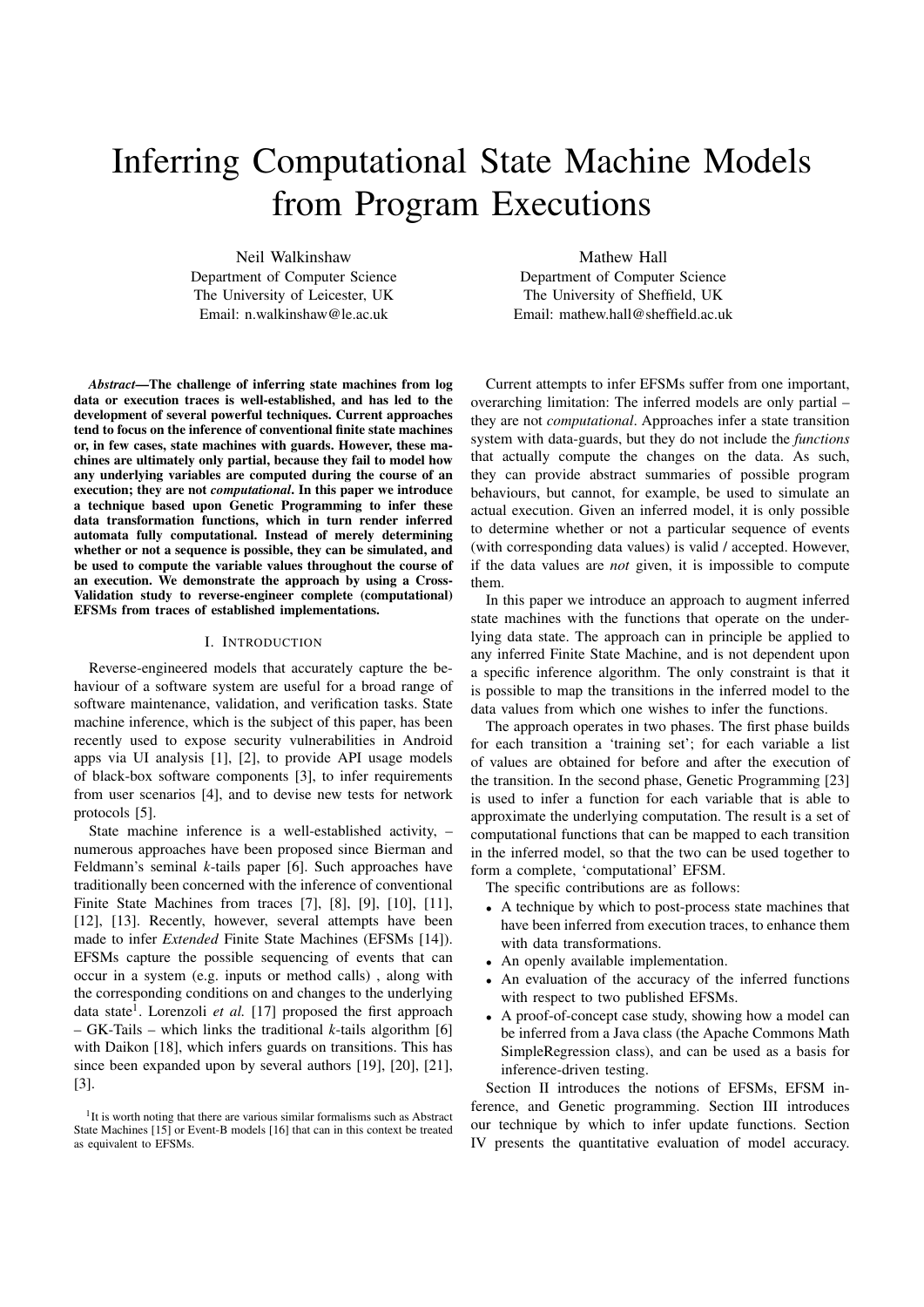Section V contains the inference-driven testing case study. Section VI discusses related work, and section VII presents our conclusions and gives an overview of our ongoing and future work.

## II. BACKGROUND

In this section we start with some brief preliminary definitions of EFSMs and the EFSM inference problem. This is followed by an illustration of how current techniques cannot compute the underlying data state. We then provide a brief introduction to the key concepts in Genetic Programming, upon which we will be developing the inference approach.

## *A. EFSMs and EFSM Inference*

An EFSM is a conventional Finite State Machine that has been extended to include guards and (potentially) update functions over some data state. Here we present a slightly simplified definition of that given by Cheng and Krishnakumar [14] (we do not explicitly highlight output symbols, although these could trivially be added).

*Definition 1 (Extended Finite State Machine (EFSM)):* An EFSM *M* is a tuple  $(S, s_0, E, V, \Delta, U, T)$ .

- *S* is a set of states,  $s_0 \in S$  is the initial state.
- *E* is defined as the set of events.
- *V* is a set of variables mapped to their corresponding values.
- $\Delta: V \rightarrow \{True, False\}$  is the set of *data guards*.
- *U* is a set of *update transformations*  $V \rightarrow V$ .
- *T* is a transition relation such that  $T : S \times \Delta \times E \rightarrow S \times U$ .

We use the subscript as a shorthand to refer to a particular component of an EFSM. For example, *M<sup>S</sup>* refers to the set of states *S* in machine *M*. Also as a shorthand, we use *Vnames* to refer to the names of a set of variables, and *Vvals* to refer to the set of values.  $\Box$ 

The EFSM inference challenge considered in this paper is based on the notion of *traces* of events in a software system. These are defined as follows.

*Definition 2 (Events and Traces):*

An *event* is a tuple (*l*, *Vars*), where *l* is the name of a function and *Vars* is a set of tuples (*n*, *c*) mapping variable names *n* to their concrete values *c*. A *trace*  $t \in Tr$  is a finite sequence of events  $\langle (l, Vars)_0, \ldots (l, Vars)_n \rangle$ .

The practical process of encoding a trace depends to an extent on the system under analysis, and upon the aspects of behaviour that are of interest. In some cases we might be given logs of system behaviour (c.f. log-analysis work by Ohmann *et al.* [22]). In other cases the system might be instrumented to focus on events and variables of interest [7].

The challenge is to infer an EFSM, given only a set of traces. The resulting EFSM should accurately predict the behaviour of the underlying system. One typical means of assessing accuracy (c.f. previous work [3]) is to present the inferred EFSM with a set of traces that were not used for the inference, which may or may not originate from the system under analysis, and to measure the proportion of those traces that are correctly classified as valid / invalid.

|                                                                                                                             | public class Recurse {                                                                                                                                                                                |                                                                                                                               |  |  |
|-----------------------------------------------------------------------------------------------------------------------------|-------------------------------------------------------------------------------------------------------------------------------------------------------------------------------------------------------|-------------------------------------------------------------------------------------------------------------------------------|--|--|
| public static void main (String[] args) {<br>$int depth = Integer.parseInt(args[0]);$<br>recurse (depth);                   |                                                                                                                                                                                                       |                                                                                                                               |  |  |
| ł<br>ł                                                                                                                      | <b>private static void</b> recurse (int depth) {<br>$if (depth == 0)$<br>baseCase();<br>else<br>$depth--;$<br>recurse (depth);<br>private static void baseCase() {<br>System.out.println("basecase"); | System.out.println("recurse "+depth);                                                                                         |  |  |
| recurse 3<br>recurse 2<br>recurse 1<br>recurse 0<br>basecase<br>--------<br>recurse 2<br>recurse 1<br>recurse 0<br>basecase |                                                                                                                                                                                                       | recurse 5<br>recurse 4<br>recurse 3<br>recurse 2<br>recurse 1<br>recurse 0<br>basecase<br>----------<br>recurse 0<br>basecase |  |  |
|                                                                                                                             | recurse                                                                                                                                                                                               |                                                                                                                               |  |  |



Fig. 1. A simple Java program that recurses for a given value (depth), four sample traces, and an EFSM inferred by current techniques (in this case MINT [3]).

#### *B. Motivating Example*

We motivate the problem with a small toy example, illustrated in Figure 1. Let us suppose that we wish to infer a model that captures the order in which the methods recurse and basecase are called. For each method we print out its name (i.e. recurse or basecase), along with any associated data values (i.e. depth for recurse). Running this on four inputs (depth=3,2,5, and 0) gives rise to the traces shown below the code.

A conventional EFSM inference technique applied to these traces will produce the model shown at the bottom of Figure 1. This one is produced by the MINT inference technique [3] (other inference techniques produce different transition systems or guards, ultimately accepting and rejecting different sets of traces). Ultimately however, the outputs consist of a state transition system, where transitions are (sometimes) accompanied by a guard.

Problem: State machines of the sort shown in Figure 1 are only partial. They specify *what* can happen (which sequences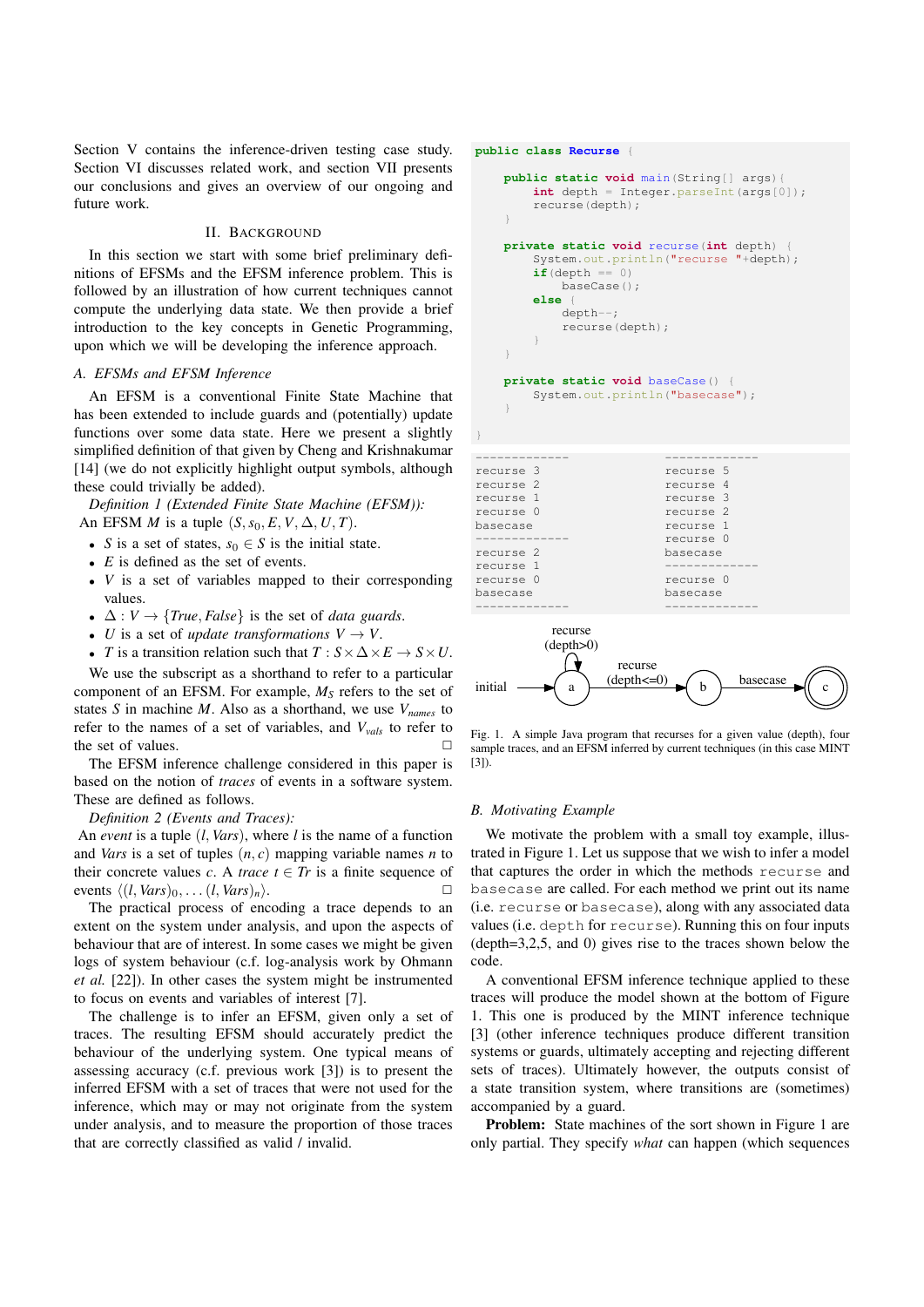are possible), but fail to describe *how* the underlying data state is changed. In other words, they do not provide the update function *U* in definition 1.

The absence of update functions has two important ramifications. Firstly, the inferred model may falsely classify invalid traces as valid. For example, the trace  $\langle$  (*recurse*, {*depth* = 17}), (*recurse*, {*depth* = 0}), (*basecase*, {})) would be accepted by the inferred model, even though we know from looking at the code (and we can infer from the traces) that this sequence should not occur (*depth* cannot jump from 17 to 0).

The second (possibly more important) problem is that the model is not *computational*. It cannot be queried to predict what will happen. We cannot provide an initial value for depth (e.g.  $depth = 17$ ), and predict the resulting path taken through the model, along with the corresponding changes to the data state. We cannot examine properties, e.g. whether the value of *depth* can ever be negative.

#### *C. Genetic Programming*

This paper will present an approach that uses a technique called Genetic Programming (GP) [23] to address the issues discussed above. GP has recently found numerous applications in Software Engineering, and has been suggested as a possible technology for Reverse-Engineering by Harman *et al.* [?]. We conclude this section by providing a brief, generic introduction to the essential notions in GP. This is necessarily brief for space reasons, and we only refer to the GP concepts that we have chosen to use in this work. For a broader, more comprehensive overview the reader is referred to Poli *et al.*'s field guide [25].

In (tree-based) GP, candidate programs are formulated as abstract syntax trees, where branch nodes correspond to 'nonterminals' representing functions, and leaf-nodes represent atomic values or variables (terminals). GP is an approach to synthesise these programs by evolution. The basic loop is as follows (terms in italics will be elaborated below):

- 1) Generate an initial population of programs as random compositions of non-terminals and terminals.
- 2) Execute each program and evaluate it according to some *fitness function*.
- 3) *Select* the best programs from the population.
- 4) Create a new population by a process of *cross-over* and *mutation*.
- 5) Repeat from step 2 until some stopping criterion is met.

Fitness function: The fitness function provides a metric for the accuracy of the candidate program. Fitness is evaluated by executing a candidate on all available inputs, and by comparing the resulting set of computed outputs to the outputs in the trace data. If the output is numerical, the fitness function is taken as the average absolute distance between the predicted and the actual values. For nominal outputs the fitness is calculated as the proportion of instances where the outputs were identical.

Selection: Step 3 is responsible for selecting good candidates from the population, so that they can be fed into the next generation. A popular approach, which we adopt here, is Tournament Selection [25]. Groups of candidates are chosen at random, and the best individual is chosen to be fed to the next generation. In our case the selection process is *elitist*, this means that the best individual from one generation is always preserved for the next one.

Crossover and Mutation: The candidates that were selected in step 3 are subjected to a mixture of crossover and mutation (the frequency at which they occur is given in probabilistic terms). We choose to use the most common form cross-over called *subtree-crossover* [25]. Mutation is carried out by selecting a random node in a tree and changing it.

Arbitrary crossover or mutation can easily lead to nonsensical programs - for example by using String terminals with a function that expects integer parameters. Strongly-typed GP [25] prevents this from happening by ensuring that every terminal and non-terminal has a declared type. In a stronglytyped GP, every crossover or mutation operation is constrained so that the result fits the type-constraints.

Termination and result: The loop either terminates once a candidate has been identified that cannot improve in terms of fitness, or once the number of iterations hits a given limit. The resulting programs are usually expressed in prefix-notation – for example the expression  $'(x+1)/2$  becomes  $'/(+(x,1),2)$ .

#### III. INFERRING EFSM UPDATE FUNCTIONS WITH GP

This paper presents a technique that uses GP to solve the problem of missing update-functions discussed in Section II-B. We start with a description of the technique itself. this is followed by a walk-through on a small example, and a discussion of the corresponding implementation.

#### *A. The Inference Algorithm*

The technique starts from a state transition system and a corresponding set of traces (it is assumed that the former has been inferred from the latter). The technique then operates by generating for each transition, and for each variable on that transition, a training set that can be supplied to the GP algorithm. The GP algorithm is then used to infer the corresponding functions. The technique is summarised in Algorithm 1. The steps are explained in more detail below.

*Phase 1 - Building training sets:* Every variable at a given transition has its own training set. This training set is built by identifying every trace that traverses the transition, and by identifying the values in the trace immediately prior to the transition, and the value of the variable in question once the transition is traversed.

In the algorithm this process is illustrated between lines 2 and 6. All of the traces in *Tr* are processed as follows. For each trace element  $(l, Vars)_i$ , the corresponding transition *Trans* is identified in the inferred machine (as returned by the walk function in line 4). For each variable *n* in the subsequent trace element  $(l, Vars)_{i+1}$ , a 'training set' is constructed that maps the set of variable assignments *Vars<sup>i</sup>* to the subsequent value of *n* in  $(l, Vars)_{i+1}$  (referred to as *c* in the algorithm).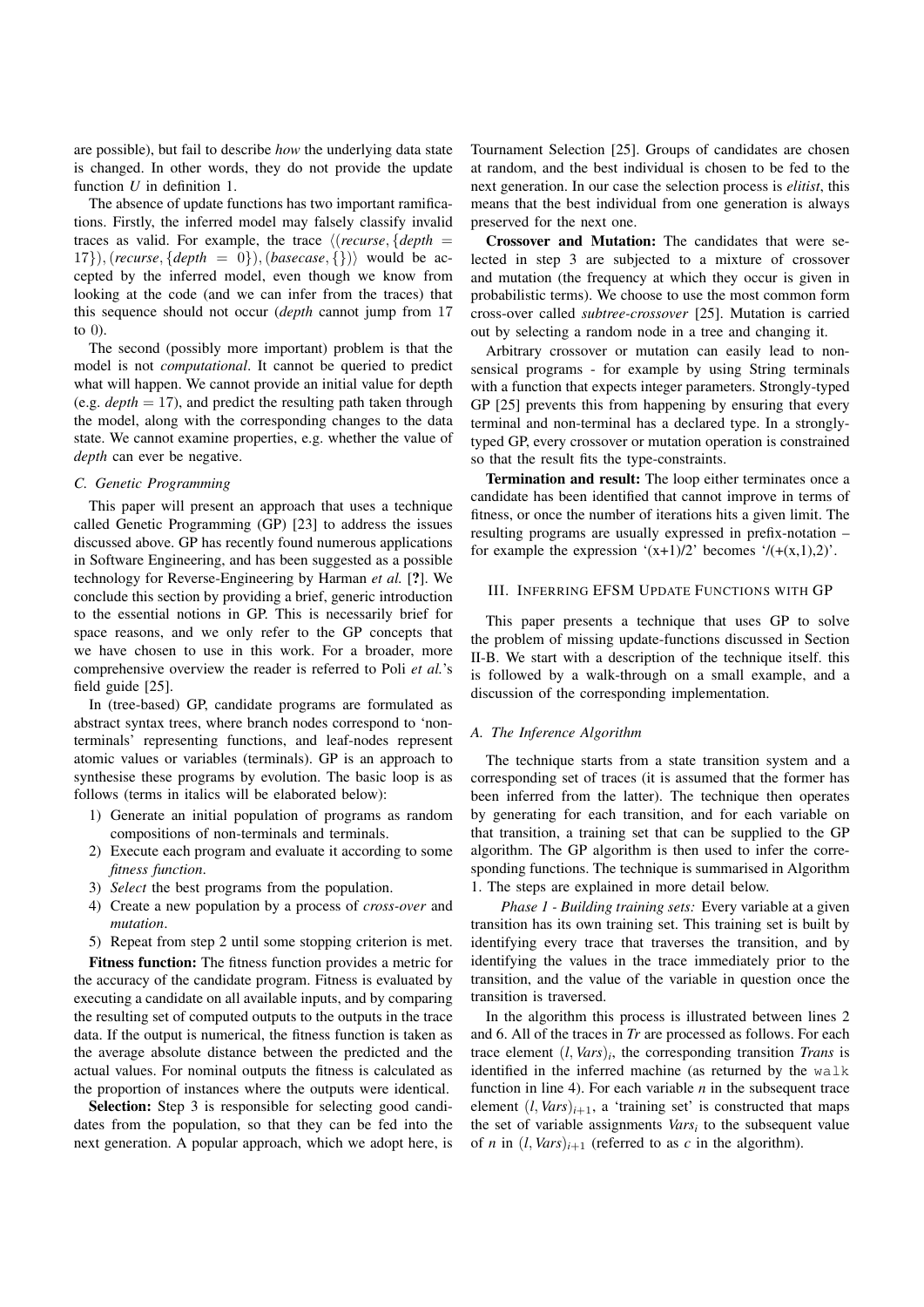| <b>Algorithm 1:</b> Inferring update functions |  |  |  |
|------------------------------------------------|--|--|--|
|------------------------------------------------|--|--|--|

| $\tilde{\phantom{a}}$                                                                                         |  |  |
|---------------------------------------------------------------------------------------------------------------|--|--|
| <b>Input:</b> An inferred EFSM $EFSM = (S, s_0, E, V, \Delta, U, T)$ (without update                          |  |  |
| functions) and a set of traces $Tr$                                                                           |  |  |
| <b>Output:</b> EFSM enhanced with update functions                                                            |  |  |
| // For a set of variables $V$ , $V_{names}$ returns a set of                                                  |  |  |
| variable names.                                                                                               |  |  |
| // Initialise an empty map $(TD : (T \times V_{names}) \rightarrow 2^{(V \times V)})$ .                       |  |  |
| $1 \quad TD \leftarrow initialiseMap();$                                                                      |  |  |
| // For each trace                                                                                             |  |  |
| 2 foreach $\langle (l, Vars)_0, \ldots (l, Vars)_n \rangle \in Tr$ do                                         |  |  |
| // For every trace-element bar the last one                                                                   |  |  |
| for $i \leftarrow 0$ to $n - 1$ do<br>3                                                                       |  |  |
| // Obtain transition corresponding to position i                                                              |  |  |
| in the trace                                                                                                  |  |  |
| Trans $\leftarrow$ walk(EFSM, $\langle (l, Vars)_0, \ldots (l, Vars)_i \rangle$ );<br>$\overline{\mathbf{4}}$ |  |  |
| // For each variable $n$ and value $c$ in the                                                                 |  |  |
| subsequent trace elemement                                                                                    |  |  |
| <b>foreach</b> $(n, c) \in VarS_{i+1}$ <b>do</b><br>5                                                         |  |  |
| // Create a training item, using the current                                                                  |  |  |
| value of $n$                                                                                                  |  |  |
| Training $\leftarrow$ (Vars <sub>i</sub> $(n), c$ );<br>6                                                     |  |  |
| // Add that to the training set for the                                                                       |  |  |
| identified transition                                                                                         |  |  |
| $TD_{Trans,n} \leftarrow TD_{Trans,n} \cup \{Training\};$<br>$\overline{7}$                                   |  |  |
|                                                                                                               |  |  |
| // For each transition, infer and store update functions                                                      |  |  |
| for each variable.                                                                                            |  |  |
| s foreach $t \in EFSM_T$ do                                                                                   |  |  |
| foreach $n \in Vars_{names}$ do<br>9                                                                          |  |  |
| // Obtain the training data                                                                                   |  |  |
| 10                                                                                                            |  |  |
| $Train \leftarrow TD_{t,n};$<br>// Use GP to infer a function from the data.                                  |  |  |
|                                                                                                               |  |  |
| $Func \leftarrow gp(Train);$<br>11<br>// Add function to the set of update functions                          |  |  |
|                                                                                                               |  |  |
| in E for transition t.                                                                                        |  |  |
| $EFSM_{U,t} \leftarrow EFSM_{U,t} \cup Func;$<br>12                                                           |  |  |
|                                                                                                               |  |  |
| 13 return EFSM;                                                                                               |  |  |

*Phase 2 - Inferring the functions:* For each transition in the *T* and for every variable in *Varsnames*, the corresponding training set is obtained from *TD*. This is used to infer a function by genetic programming (the gp function in line 11 - described in more detail below). The result is added to the set of functions for that transition in *EFSM*. As a result, the EFSM has, for each transition, a function corresponding to each variable that computes the subsequent value of the variable from the set of variables at that point. The update function for a transition consists of the simultaneous execution of all of the functions for each individual variable, leading to a fully updated data-state.

In principle, any symbolic regression approach could be applied. Ultimately, the goal is to find a program that is able to transform the input in a training set (a set of variable values at some transition) into a target value (the value of a given variable at the subsequent transition). For our implementation we have chosen the form of GP that was described in Section II-C. We use a strongly typed tree-based GP. We use Tournament selection to identify candidates for recombination, and use sub-tree crossover and subtree-mutation to accomplish this [25].

The non-terminals and terminals selected for our implementation are shown in Table I. These were selected to provide a reasonable spread of functionalities that could, in our mind, combine to approximate a reasonably broad range of behaviours (of course others could be chosen instead, and

| <b>TABLE I</b>                                |  |
|-----------------------------------------------|--|
| NON-TERMINALS AND TERMINALS CHOSEN FOR OUR GP |  |
| <b>IMPLEMENTATION</b>                         |  |

#### Non-Terminals

| Double           | $add(x:D,y:D)$ , subtract(x:D,y:D), multiply(x:D,y:D),<br>$divide(x:D,y:D)$ , power(x:D,y:D), root(x:D, y:D), cast(x:I) |  |
|------------------|-------------------------------------------------------------------------------------------------------------------------|--|
| Integer          | $add(x:I,y:I)$ , subtract(x:I,y:I), multiply(x:I,y:I), divide(x:I,y:I),<br>power(x:I,y:I), cast(x:D)                    |  |
| <b>Terminals</b> |                                                                                                                         |  |
| Double           | $0.0, 0.5, 1.0, 2.0,$ all variable names in <i>Vars</i> of type double                                                  |  |
| Integer          | $0, 1, 2$ , all variable names in <i>Vars</i> of type integer                                                           |  |
| <b>Strings</b>   | All variable names in <i>Vars</i> of type String, all String values<br>observed in the traces.                          |  |
| <b>Booleans</b>  | All variable names in Vars of type Boolean, true, false.                                                                |  |

there are unlimited options in this respect [25]). Most of the non-terminals are self-explanatory, elementary mathematical operations. However, there are two operators that stand out. The cast $(x:I)$  and cast $(x:D)$  operators will respectively cast an integer expression into a double and vice-versa. This is to cater for the situation where there are multiple variables of both types, and where the value of a variable of one type may affect the computation of a variable of another type.

The implementation is modular, allowing for the easy addition of terminals and non-terminals. It is clear from the current selection that the emphasis is placed on numerical variables. For string and boolean variables we simply include terminals that consist of other string variable names and the values observed in the traces. However, this is merely a reflection of the types of system we have been experimenting with; it would be straightforward to add String non-terminals (e.g. concatenation, sub-string selection, etc.) to carry out more extensive String operations, or to include operations on other types such as lists (see Section VII).

#### *B. Walk-through on Running Example*

To illustrate the algorithm, we return to the example from Figure 1. Let us start with the first trace (input=3). Iterating through it, the walk function (line 4) applied to  $\langle (recursive, \{depth = 3\})\rangle$  returns transition  $a \xrightarrow{depth > 0.0} a$ . Now, we look to the subsequent trace element ((*recurse*,  $\{depth = 2\}$ )). For each variable (in this case just depth) we build a training set, taking the current set of variable assignments  $(depth = 3)$  and mapping it to the value at the next element (2).

Repeating this the other elements in this trace and the others, for transition  $t = a \xrightarrow{depth > 0.0} a$ , we end up with:

$$
TD_{t,depth} = \{ (depth = 3, depth = 2),
$$
  
\n
$$
(depth = 2, depth = 1),
$$
  
\n
$$
(depth = 1, depth = 0),
$$
  
\n
$$
(depth = 5, depth = 4),
$$
  
\n
$$
(depth = 4, depth = 3) \}
$$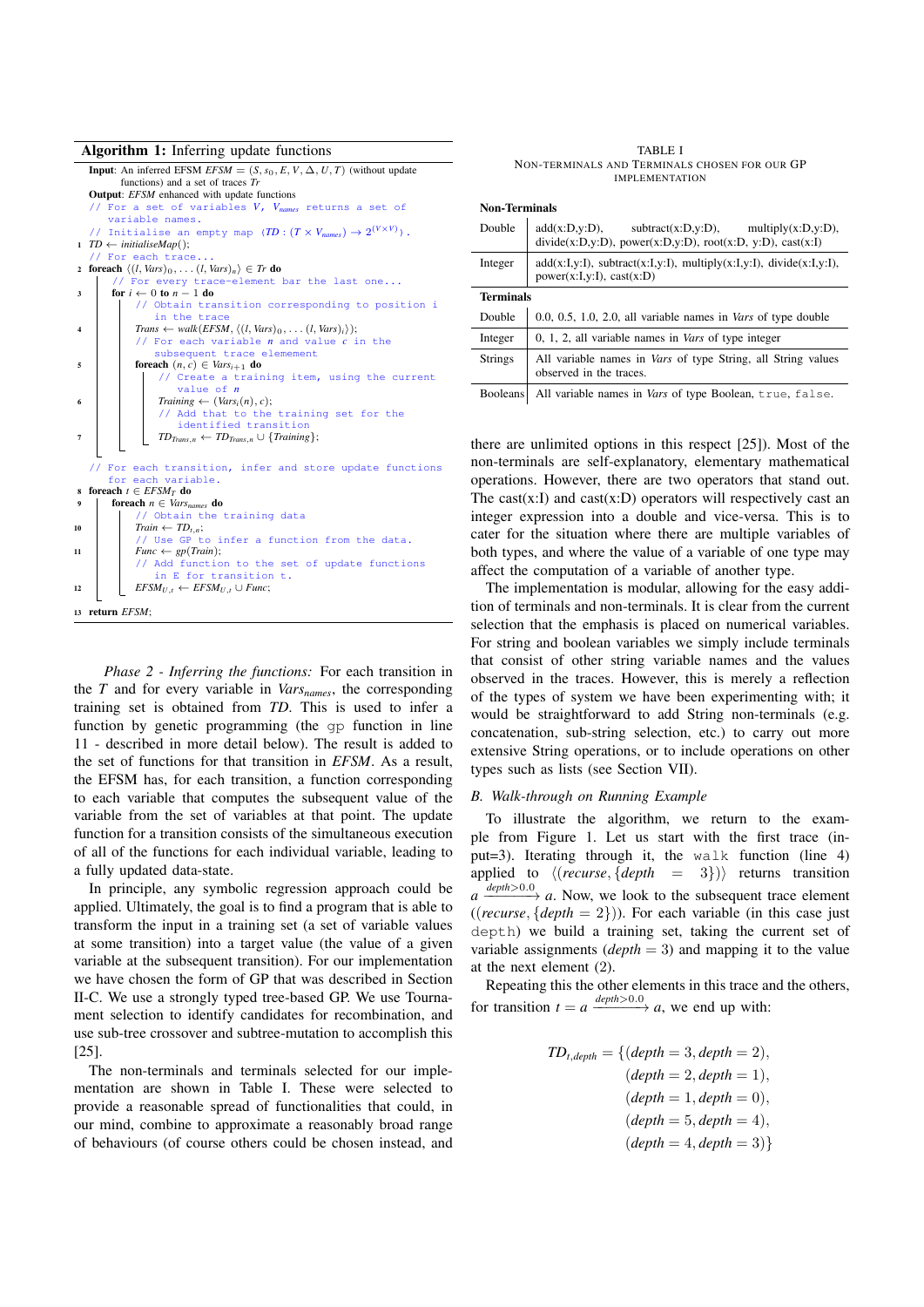

Fig. 2. Inferred model from traces in Figure 1, with update function inferred by GP. The Identity functions on transitions  $a \xrightarrow{recursive} b$  and  $b \xrightarrow{basecase} c$  are omitted for readability.



Fig. 3. Illustration of valid and invalid trace for initial configuration of  $depth = 17$ .

If we repeat the same exercise for the subsequent transition  $s = a \xrightarrow{depth \leq 0.0} b$ , we end up with the less interesting training set:  $TD_{s,depth} = \{ (depth = 0, depth = 0) \}.$  Similarly, for the final transition  $u = b \xrightarrow{basecase} c TD_{u,depth} = \{ (depth = b) \}$  $0, depth = 0)$ .

Moving on to the second phase, we run the gp function on each training set. For the first transition, this gives us depth=subtract(depth,1). For the other two transitions, it simply gives us the simple identity function depth=depth. The resulting EFSM is shown in Figure 2.

*Simulating Behaviour:* The enhanced inferred model in Figure 2 enables us to simulate the behaviour of the model from a given initial configuration. In Section II-B we noted that the (incorrect) trace  $\langle$  (*recurse*,  $\{depth = 17\}$ ), (*recurse*,  $\{depth =$  $0\}$ ), (*basecase*, {})) would be accepted by the conventional model shown in Figure 1. However, our model enhanced with update functions shows clearly that this is not possible. Figure 3 plots the value of depth as computed by the enhanced model, starting with *depth* = 17. The dashed line represents the invalid trace.

It is not necessarily the case that any inferred model can be entirely simulated from just its initial data configuration. If the system is reactive  $-$  i.e. some of its labels or data variables

TABLE II SUBJECT SYSTEMS

| <b>System</b>            | <b>States</b> | Trans. | Vars. | <b>Traces/Events</b> |
|--------------------------|---------------|--------|-------|----------------------|
| LiftDoors [27], [28]     |               |        |       | 381/10.461           |
| CruiseControl [29], [30] |               |        |       | 381/9.776            |

are external inputs, then these will still be required to compute the underlying data state.

#### *C. Implementation*

The technique has been implemented as an extension to our MINT EFSM inference tool [3]. The source code, executables, and links to all experimental materials used in this paper are available online<sup>2</sup> . The implementation of the GP framework and the extension to the existing FSM / EFSM inference tools required approximately 5000 additional lines of code.

The GP extension is implemented as a 'decorator' for the conventional inference process. This emphasises the point that this approach is not tied to a specific EFSM inference technique. We happen to use it in conjunction with our MINT EFSM inference approach, but it can just as easily be activated for conventional FSMs inferred, for example, by *k*-Tails [6], or EDSM [12], which are also implemented in our MINT tool.

One practical problem that tends to arise with GP is the issue of 'bloat' [26], where the size of generated programs can rapidly increase. The extent to which this is a problem depends on the purpose of the inferred models. If they are to be used for simulation or test-generation (as we intend to use them), then readability is not an issue. It is however an issue if the models are for human consumption. To attenuate this problem, we include some basic (but often effective) rewriting routines. For example, GP can often produce large sub-trees that ultimately just produce a constant value. In such cases, we replace the sub-tree with a single node representing the constant.

#### IV. EVALUATION OF FUNCTION ACCURACY

Our work has been motivated by the fact that conventional inferred (E)FSMs lack update functions. Without these, they cannot be used to accurately model how the underlying data state changes during the course of a computation. In this section we seek to evaluate the accuracy of the inferred data model by comparing execution trace data (which was not used as part of the inference) to the data predicted by our model. The details of the methodology are presented below, followed by results and discussion. The data (the traces, reference models, etc.) are available online  $3$  (this file also contains the material for the Apache Commons Math example in the next section).

#### *A. Methodology*

*a) Subject Systems:* The details of the systems we chose for this study are shown in Table II. These systems were

<sup>2</sup>https://bitbucket.org/nwalkinshaw/efsminferencetool/overview <sup>3</sup>http://www.cs.le.ac.uk/people/nw91/Files/ICSMEData.zip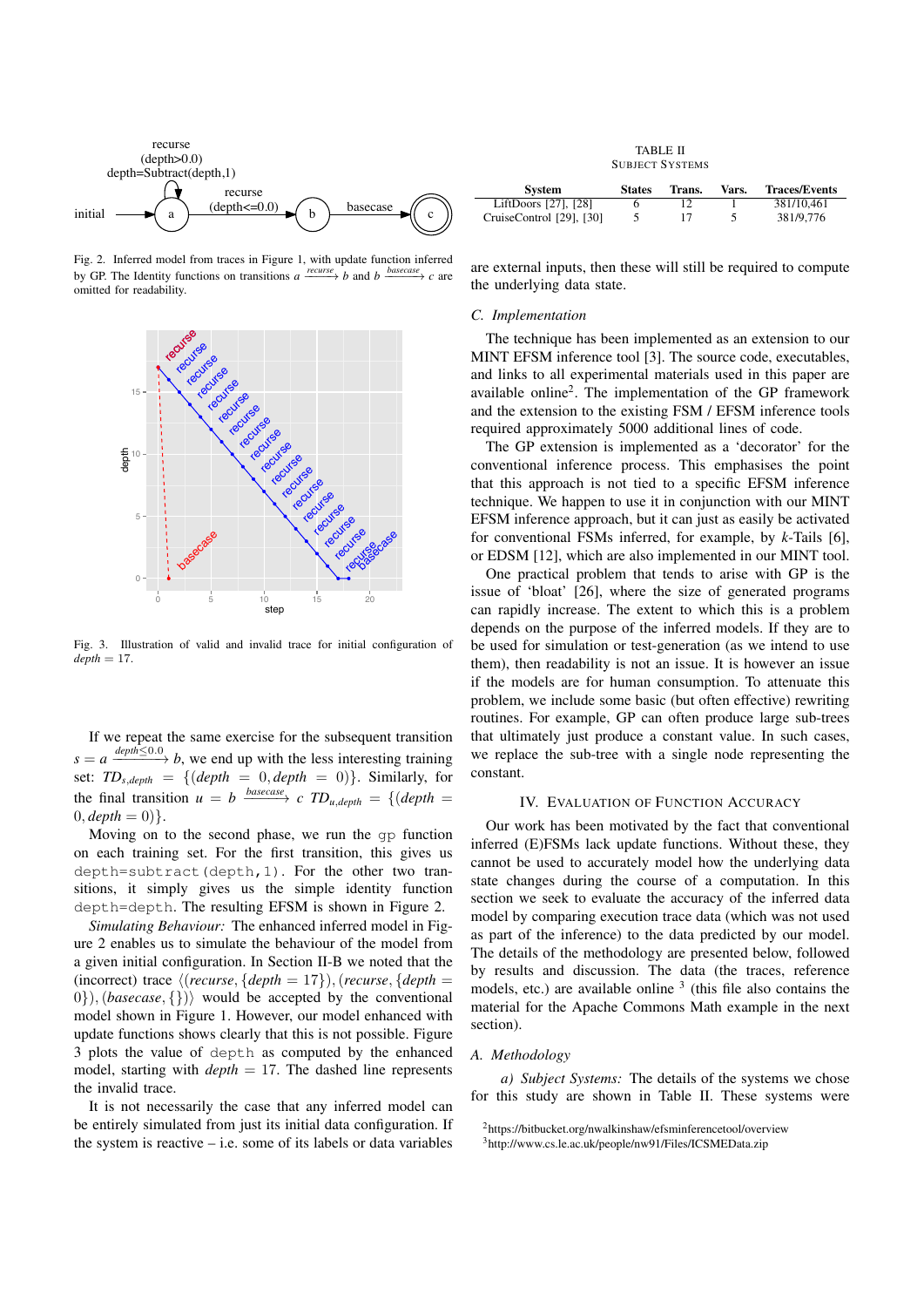chosen because they differ in terms of the number of variables that constitute their data states, a factor that we anticipate will have a significant effect on the accuracy of our approach. The first is an implementation of a Lift-door controller, the EFSM for which was published by Strobl *et al.* [27], and used by Androutsopoulos *et al.* [28] in her work on EFSM slicing. Since there was no existing implementation of this, we generated a simple Java implementation that exactly reflects the behaviour set out in the model. The second is a more complex automotive cruise-control system, where the implementation and model are available on the Software Artefact Infrastructure repository [29], and has been used in previous research on state-based testing [30].

To an extent the values in the table mask the gulf in complexity between the two models. The behaviour represented by the LiftDoors model is less reactive to external inputs; transitions are mainly triggered automatically by the state of the internal variable and only occasionally are triggered by an external stimulus (e.g. interrupting the closure of the doors).

The CruiseControl system in contrast is highly reactive. Although it only has 5 states, all inputs are always possible at each state. Behaviour is always triggered by external stimuli (e.g. pushing the clutch or the brake pedal, the time for which they are pushed), combined with the current internal state variables (e.g. speed of the car). Furthermore, the behaviour often depends on how long an input has been administered for (e.g. how long the brake pedal has been pressed). This gives rise to a much greater variability of behaviour in CruiseControl than in LiftDoors.

*b) Generating traces:* Neither model is accompanied by an existing set of traces. For both systems, traces from the systems were obtained by simulating their use. This was achieved by setting up a test harness with a transition model of the system, where inputs to the system were chosen by random walks through the model. In the case of the CruiseControl model, we introduced a slight probabilistic bias to some transitions to encourage complete coverage of the model. CruiseControl inputs were also associated with a time variable, recording how long the input had been provided for (since this is known to have an effect on the internal state).

Given that both systems could potentially run for an infinite number of steps (and that neither had final states), we chose to limit the trace-length. This was achieved by setting the length to a random number between 2 and 50 (picked from a uniform distribution). The final sets of traces are available online.

*c) Evaluating accuracy:* We evaluate the accuracy of our inferred update functions by selecting traces that have not been used in the inference process, and comparing the data values predicted by our inferred models against the actual data states contained in the traces.

In this evaluation we do not assess the accuracy of the underlying state transition model. This is inferred before our post-processing technique is applied (in our case using the MINT inference algorithm [3]). We do however discuss the relationship between the (in-)accuracy of the state transition structure and our inferred functions in Section IV-C.

To avoid the inherent bias of selecting just a single trace from our set of traces, we adopt a procedure inspired by *k*folds Cross Validation [31]. The set of traces is partitioned into *k* 'folds'. In our case we choose  $k = 10$ , which has been shown to be the best setting for several generic Machine Learning evaluation tasks [31]. Then, over *k* iterations, the traces belonging to  $k - 1$  folds are used to infer a model, and the traces belonging to the remaining fold are used to evaluate the model by investigating how good the model is at predicting them – in our case, by seeing how well the model predicts the data values contained in the traces. The output is a set of traces where, for each trace, we also obtain the values predicted by an inferred model (where the trace was omitted from the training set).

There is a large amount of stochasticity in the GP algorithm, which gives rise to possibility that a particular model could be down to good or bad fortune. To attenuate this risk, we repeat every k-folds exercise 30 times, using different random seeds.

The accuracy measurement comes down to a comparison between the data values that are attached to an actual trace (which is not used during the model inference) and the equivalent values that are predicted by our inferred model. For a given evaluation trace, we obtain the values from our model by stripping any data values from the trace that are meant to be computed by the model. We then use the stripped trace to 'walk' through the inferred model, using the inferred functions to compute the corresponding variable values instead. This gives rise to two time-series – the set of target values and the set of inferred values.

To measure the agreement between these time series we calculate the Root Mean Square Error (RMSE) – a metric that is commonly used to evaluate model accuracy in Machine Learning. Given two time series  $x_1$  (a sequence of reference values) and  $x_2$  (the values produced by an inferred model), both of length *n*, The RMSE measures the mean error produced by the model (small values are desirable). It is calculated as follows:

RMSE = 
$$
\sqrt{\frac{\sum_{t=0}^{n}(x_{1,t} - x_{2,t})^2}{n}}
$$

This is scale-dependent. Since we want to assess the accuracy of our (GP) models without considering the specific scales of the variables they compute, we calculate the Normalised RMSE (NRMSE). This is computed by dividing the RMSE by the range of values observed in the reference data set, leading to a value between 0 and 1. In this case, zero represents the best possible case (no error at all), and 1 represents the worst case (continuously large errors):

$$
NRMSE = \frac{RMSE}{max(x_1) - min(x_1)}
$$

For boolean variables we calculate the binary error rate [32]. This is defined as  $\frac{fp + fn}{tp + tn + fp + fn}$ , where *tp* represents instances where both values are *true*, *tn* where both values are *false*, and *fp* and *fn* represent a true-false and false-true disagreement respectively. A high score (both are within the limits  $[0, 1]$ )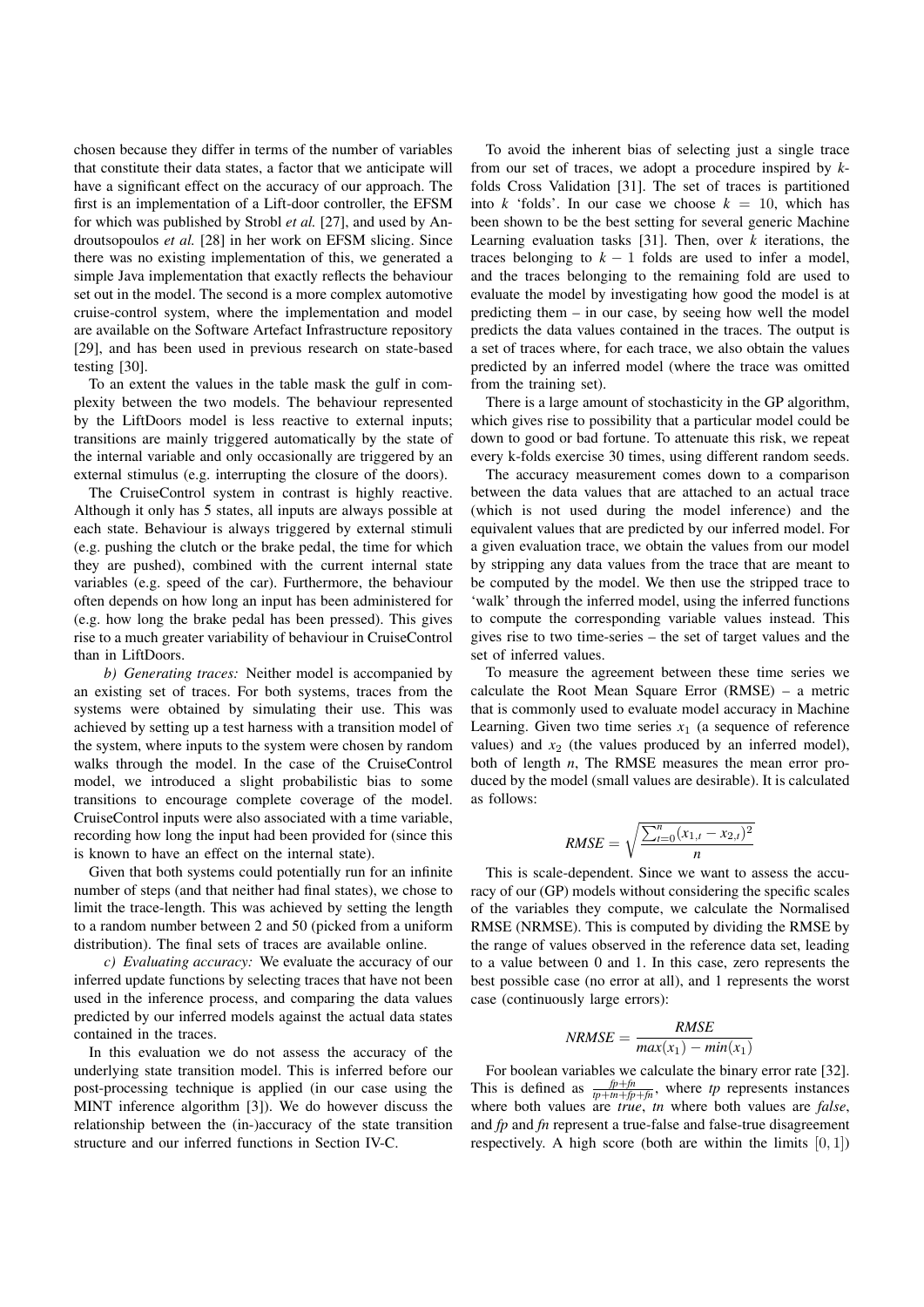indicates that, for a given trace, there is a high error rate (i.e. a low rate of agreement).

To provide some insight into the relationships between variables we also present some of the time-series in a similar vein to Figure 3. For the sake of readability (and since we are focussing on data values), we leave out the textual annotations of the labels at each point.

#### *B. Results*

*1) LiftDoors:* The error measured for the computed values for the (only) variable  $t$  in LiftDoors was relatively low. The mean RMSE was 1.35 (out of a total value range of 10), so the mean NRMSE was 0.13. The spread of NRMSE values is shown in the histogram at the top of Figure 4.

Figure 4 contains two time-series plots that show the variable values through the course of two specific executions. These were chosen because their RMSE scores are close to the mean RMSE measured across all traces, and can thus be considered to be reasonably representative. Blue solid lines represent the traced variable values, whereas red dashed lines represent the corresponding values computed by the inferred models.

From these series, two remarks can be made. Firstly, deviations from the expected score tend to be localised to specific functions. For example, in both series, it is apparent that the functions computing t for the waittimer and closingDoor were slightly inaccurate. Secondly (and unsurprisingly) the inaccuracy incurred by the miscalculation of a value at one point can propagate for several steps. For example, in the first example the value of  $t$  is miscalculated at the second instance of fullyOpen, and remains incorrect for the subsequent four steps (timeout, closingDoor, closingDoor, closingDoor).

*2) CruiseControl:* The mean NRMSE values for all of the variables in CruiseControl are given in the box-plot in Figure 5. It should be noted that the first four plots show the distribution for numerical error in NRMSE, whereas the final plot shows the error-score for binary values (see Section IV-A). The scores should also be interpreted with care; NRMSE is computed in relative terms to the value-range of the variable (in parentheses below each box). If a variable (such as Speed – as discussed below) has occasional very large values, the larger range can artificially deflate the overall NRMSE score.

Although the functions inferred for CruiseControl offer an approximation of the expected values, their accuracy tends to vary from one variable to the next. Specifically, Figure 5 indicates that the accuracy of the functions inferred for distance and speed are much better than for brake, throttle, and ignition.

One apparent explanation for this difference is the fact that brake, throttle and ignition are all inputs, which are (in our case) controlled by a pseudo-random algorithm. Although the inputs follow certain probabilistic patterns to ensure that the controller is put through its paces, they also exhibit a lot of random behaviour. Accordingly, their behaviour can rarely be easily inferred from the rest of the state of the system, which



Fig. 4. Histogram of NRMSE for LiftDoors, with two examples of trace trajectories.

explains the lower accuracy for these variables. However, for state and distance, which *can* at least be approximated from the inputs and the state of the system, the accuracy of the inferred functions is markedly improved.

The presence of multiple variables, the fact that some of these variables are 'noisy', and the larger number of possible events make it harder to infer accurate models. This is illustrated in the distance plot in Figure 5, which is broadly representative. Although the value of the inferred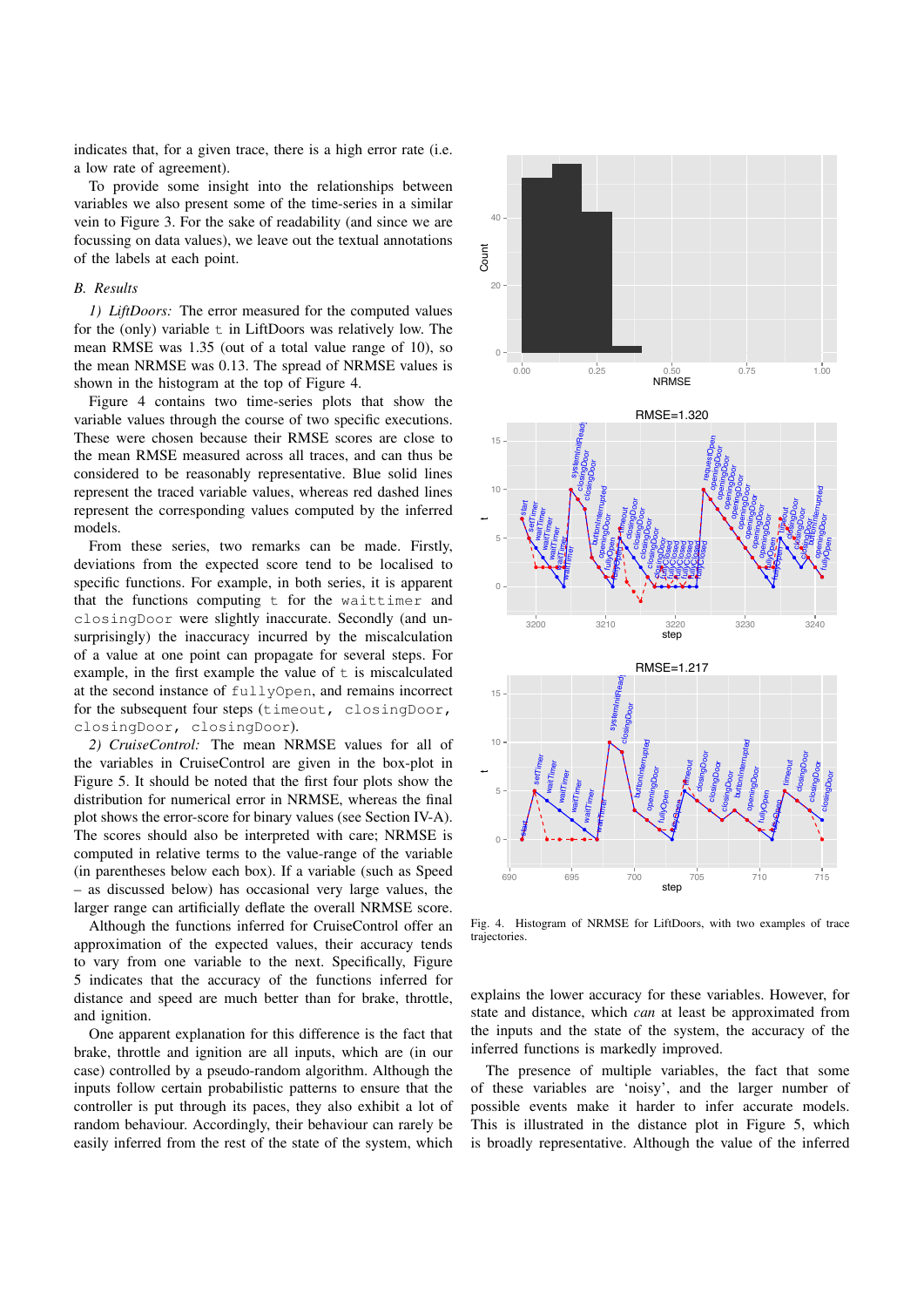

Fig. 5. NRMSE distributions, with sample trajectory inferred for the distance variable.

values broadly increase and decrease at the right points, the extent to which they do can be inaccurate (this is often because the value is calculated from other variable values which, if noisy, can be easily mis-calculated).

## *C. Discussion*

From the two case studies used here, we are able to draw some high-level insights into the accuracy of the approach. Both systems have state transition systems that are of a similar complexity, and were inferred from trace sets with the same number of traces, where the length of the traces was also similar. Nonetheless, LiftDoors is substantially more accurate than CruiseControl. There are two key reasons for this:

- 1) State variables: There is just one state variable in the LiftDoors example, whereas there are five in CruiseControl. This means that, for each function inferred by GP, there are many more terminals (variables) to be taken into account. This in turn raises the probability that a mistake is made – that spurious variables are used within a transition function.
- 2) Breadth of sequence possibilities: In the LiftDoors machine, each state has at most two different types of subsequent event, and usually only one. In other words, a set of traces will tend to consist of very

similar sequences of events. This is not the case for CruiseControl. Every type of input is possible from every state. This means that any set of traces over this model will be much more heterogeneous. In this case the state machine inference algorithm will struggle to match sequences of events that are in fact equivalent. This in turn implies less training data that can be used by the GP algorithm to infer the transition functions, producing less accurate outputs as a result.

There are several potential means by which to address the problems posed by these issues. These are discussed in the context of our future work, in Section VII.

#### *D. Threats to Validity*

The study used herein cannot be used to (and does not aim to) draw general conclusions about the accuracy of the technique. It does however aim to provide the reader with a reasonable idea of how the technique performs 'out of the box'. There are however several parameters of this study that must be taken into account when reviewing the results, which we briefly discuss here.<br>Choice of systems:

For this study we used two fully specified EFSMs. Although these present us with valuable insights here, it will require a larger, more diverse selection of systems to produce more generalisable results.

Selection of parameters: There are many parameters to our approach. For the GP there is the choice of terminals and non-terminals, the cross-over, mutation, tournament size, and population size parameters. Then there are the EFSM inference parameters [3] such as the choice of state-merging heuristic, and any minimum merging thresholds. For all of these we avoided deliberate bias by simply using the default settings in our tool. Of course, a more comprehensive study will need to control for these parameters, to establish their effect. If anything, the current results can be seen as an underapproximation of the 'ideal' performance of the system. A more system-specific selection of parameters would, depending on the system, probably lead to much more accurate results.

#### V. CASE STUDY: APPLICATION TO REGRESSION TESTING

In this section we provide a small case study to  $(1)$  show that the approach can be applied to reverse-engineer Java APIs for larger frameworks, and (2) provide an illustration of how inferred models can be used for regression testing, as in the vein of growing body of work [1], [2], [33]: We use the inferred functions to derive assertions that can be used as oracles, and illustrate how the model can be used to identify test-inputs that explore previously unexplored behaviour.

As our subject system, we select the stat.regression.SimpleRegression class from the Apache Commons Math library<sup>4</sup>; this was selected because it is reasonably complex, is accompanied by a test set, and is 'updateable'; calls made to a SimpleRegression object can

<sup>4</sup>https://commons.apache.org/proper/commons-math/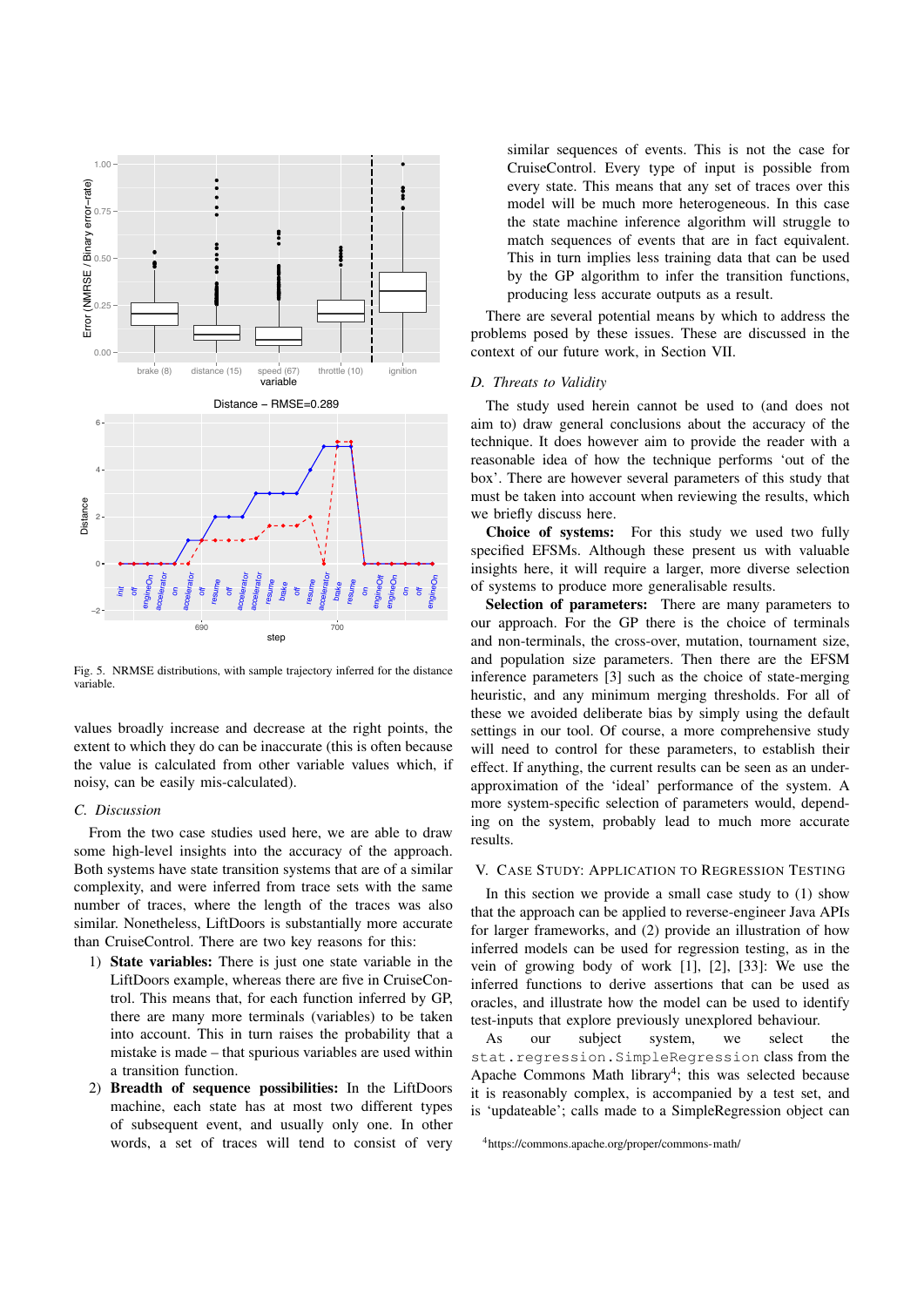change its state in a variety of ways and it calculates its results on the fly. The SimpleRegression API<sup>5</sup> suggests that the addData(double,double) is a key function that enables the user to incrementally add observations as (x,y) coordinates to the regression data set. Here we show how the inferred model can be used to formulate new test cases that can be added to the existing tests.

*a) Inferring the Model:* There are 53 JUnit tests (53 separate usages of the SimpleRegression class, though some of these are wrapped in the same formal unit test). We obtained the traces of the sequences and the data by executing the tests with the Daikon Chickory tool [18] and recording the trace file. There are a total of 1689 trace elements within the traces. Importantly, the traces also include 52 variables that are affected by (and in turn affect) the sequencing of method calls (this is including object attributes, method parameters and return values). Let us consider the scenario where we are equipped only with the test sets (or their traces), but we have no knowledge of how the SimpleRegression class behaves.

The inferred transition system (by MINT) contains 537 states and 705 transitions. The full state machine (along with the Daikon dtrace file) can be downloaded along with the traces we used in our previous experiments (see footnote 3).

*b) Identifying Inputs:* The sequences required to reach the addData function can be established by adopting typical EFSM-testing approaches [35]. The transitions that correspond to the addData entry-point are identified (there are 34 such transitions in the model). We then identify the sequence of inputs corresponding to the shortest path from the start-state to the source states for these transitions. This sequence is in effect using the history from previous test executions to set up the system into a suitable state so that addData can be tested.

*c) Identifying test-oracles:* For each transition, we extract the inferred functions. Functions that failed to produce a low fitness score are omitted. The rest can be used as assertions. For functions where the fitness score was not perfect, any assertions should allow for an error-margin (as a heuristic, we tend to allow for an error around the fitness function score).

We can then refer to the functions that were inferred for the exit-points to show *how* addData has behaved for the tests that have executed so far – in effect these are post-conditions. Our goal is then to identify inputs that will confound these post-conditions – this would mean that the behaviour we are eliciting is different from the tests from which the model was inferred.

*d) Illustration:* In Figure 6, the transition diagram provides an illustration of the information that is inferred, with respect to two of the most direct paths from the initial node to the addData function. To save space, elements of the model have been re-coded (we have left out function-exit points



Assert.assertEquals(testobj.ybar, expected,5D); } Fig. 6. Extract from SimpleRegression state machine, with a sample derived JUnit test. For space reasons the test is specific to the ybar attribute.

To run, the SimpleRegression attributes have to be made visible (protected).

 $ybar))$ ))+Math.cos(Math.exp(y))+

Math.cos(testobj.ybar);

testobj.addData(x,y);

which are in the trace produced by Daikon, but have no bearing on the behaviour, and we have re-written long GP functions to shorter equivalent versions where possible). The inferred functions represent what the state of the system should be *after*

the function has been invoked. Variables post-execution are hyphenated. Functions that achieved perfect fitness are given two 'ticks', those that achieved an approximate fitness (in this case  $\leq 5$  for doubles) are given a single tick, and others are

<sup>5</sup>https://commons.apache.org/proper/commons-math/apidocs/org/apache/ commons/math3/stat/regression/SimpleRegression.html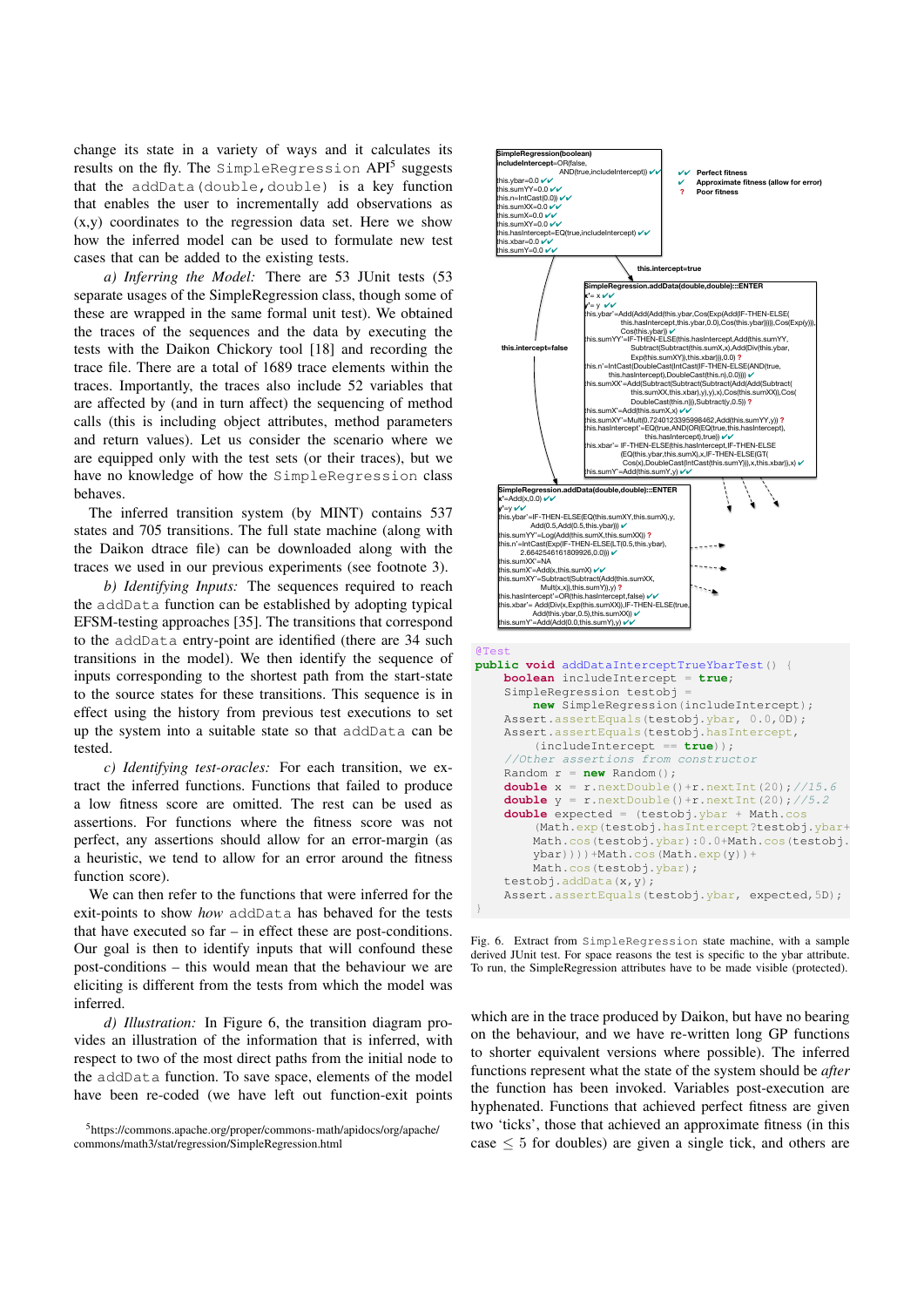appended with a question-mark.

The test case has in this case been constructed by hand as a literal translation from the inferred functions, but this could feasibly be automated. The invocations to SimpleObject follow the sequence given by the path in the state machine. After each invocation, assertions are inserted to reflect the inferred functions (for space reasons we focus only on the ybar attribute). For addData, x and y are parameters. If we choose any of the values that have been used in the training set (e.g. 15.6 and 5.2 had been used in the Apache tests), the test will pass; the value of testobj.ybar will be within a small delta of the value predicted by our inferred function (assigned here to expected).

If we want to identify new test cases that do not reexecute behaviour that has already been explored, we can focus on identifying values of  $x$  and  $y$  that 'break' the inferred assertions. This can (for example) be elicited in our case by attempting random values, as is the case in our example. For example,  $x = 9.731$ ,  $y = 13.606$  (which will appear if the test case in Figure 6 is executed) contradict the assertion. In a typical inference-driven testing cycle [33], [36], these new inputs would be assimilated into the test set, and the model would be inferred afresh, repeating the cycle until no contradictory inputs can be found.

#### *Qualitative Remarks*

One notable property of the inferred models is that, depending on the given set of traces, the inferred model may become very large, with several transitions only supported by few trace elements. This means that the inferred functions for these transitions can be highly specific. This is especially the case when traces have large label-sets, as is the case with the SimpleRegression model. In this case 49% of the inferred functions are only inferred for a single data-point.

For cases such as the automated testing scenario, this is not a problem (if anything, the task of finding new test cases is facilitated). It could however be problematic if the inferred model is intended for documentation or human consumption; for such cases it is recommended that any inferred functions are annotated alongside the number of data points from which they were inferred, so that they can be interpreted accordingly. In our future work, we intend to adapt the underlying statemerging algorithms to guide them towards solutions where each transition is supported by a large number of data-points, to facilitate the inference of functions (we suspect that this would lead to more accurate models in any case).

#### VI. RELATED WORK

The area of Genetic Programming is also a thriving area of research since the early nineties [23]. Although GP has never been used to infer data-functions in EFSMs, it has been used before to infer the underlying state transition structures. Brave [37] used GP to evolve programs that contained the necessary instructions to construct accurate state machines from traces, by splitting states and changing their properties. This technique however pre-dated the EDSM state-merging algorithm [12]

which underpins our technique and is generally agreed to represent the state-of-the-art.

The authors are only aware of one line of work that attempts to infer fully computational automata. Howar *et al.*[38] have built upon Angluin's *L*<sup>\*</sup> model inference algorithm [39] to infer Register Automata (state machines that, similarly to EFSMs have an internal data state, and accept data parameters as input). Given that their algorithm is based upon  $L^*$ , it relies upon a different learning setting to the one considered in this paper. It relies upon the ability to submit tests to the system being inferred (which can often reach a substantial number). It also relies upon the availability of an 'oracle', a mechanism that has the ability to determine whether a hypothesised model provided by the learner is correct and, if not, to provide a counter-example. The setting considered in our work is entirely passive; once the traces have been provided, there is no more input required.

There has been a some work on inferring state machines from source code (as opposed to dynamic traces) [40], [41]. This work is however predicated on the availability of the source code (and often a corresponding static analysis framework such as a symbolic execution engine). The work we have presented in this paper requires neither, and can work from traces alone.

#### VII. CONCLUSIONS AND FUTURE WORK

This work has presented a technique that can, given a state machine and a set of traces, infer the state-transition functions for each transition in the state machine. In this way, inferred state machines can be made to be *computational*. They can not only be used to state whether or not a sequence is or is not possible. They can be used to compute the data values at each step as well.

Our preliminary results indicate that the technique is reasonably accurate. However, establishing this in detail will require a larger more in-depth experimental study, where the various potentially confounding factors are more tightly controlled. This forms part of our ongoing work.

The results from our case studies indicated that (unsurprisingly) multiple variables, coupled with a breadth of activity at every state in the system – could have an impact on model accuracy. These are problems that have arisen in various guises in Machine Learning and in Software Engineering. There are two immediate options that can be used to address them. The variable-issue can be potentially addressed by filteringout potentially confounding variables, for which there are a variety of algorithms [42]. The second problem, which has been advocated before in the inference of conventional state machines, is to accept additional sequential constraints from a user, to guide the state machine inference [4], [11].

The authors have made only very little effort to fine-tune the selection of non-terminals and terminals in the GP framework. There is an ongoing effort to experiment with the use of new operators, and constructs such as loops [25] to produce functions that are more accurate, and applicable to a broader range of systems.